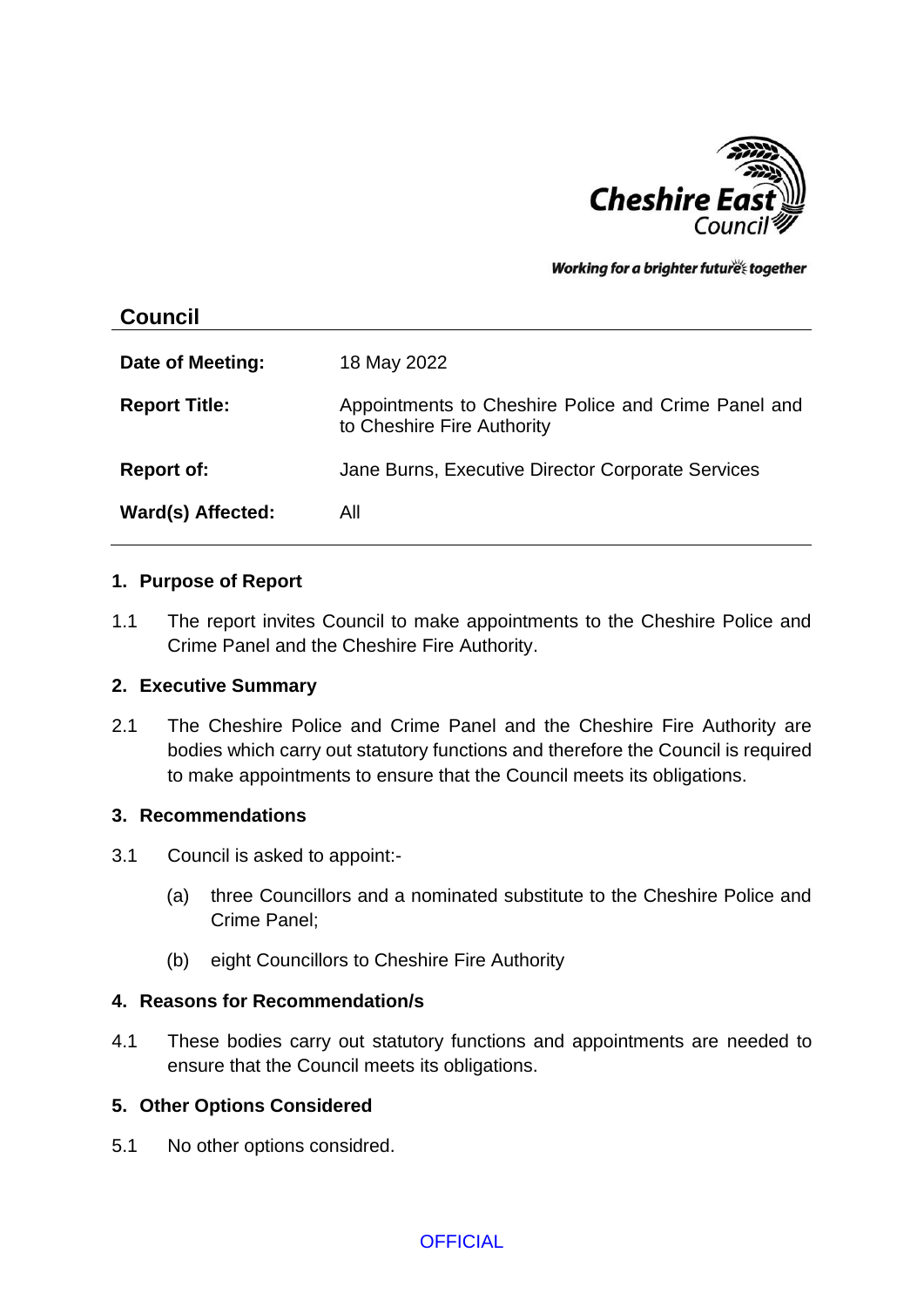# **6. Background**

## **Cheshire Police and Crime Panel**

- 6.1 In accordance with Section 28 of the Police Reform and Social Responsibility Act 2011, each Police area must establish a Police and Crime Panel.
- 6.2 The Cheshire Police and Crime Panel comprises 10 Councillors appointed by the constituent Councils and the allocation of seats to Cheshire East Council is three. The Council is also requested to nominate a substitute Member.
- 6.3 The members for the 2021/22 municipal year were Councillors JP Findlow, L Jeuda and M Warren, together with Councillor D Murphy as the nominated substitute.

# **Cheshire Fire Authority**

6.4 The Cheshire Fire Authority is the Combined Fire Authority of Cheshire West and Chester, Cheshire East, Halton and Warrington Councils and it has a membership of 23: -

Halton – 3 members Warrington – 4 members Cheshire West and Chester – 8 members Cheshire East – 8 members

6.5 The members for the 2021/22 municipal year were Councillors R Bailey, M Beanland, D Brown, M Houston, N Mannion, R Moreton, J Nicholas and J Parry.

### **7. Implications of the Recommendations**

### **7.1 Legal Implications**

7.1.1 There are no direct legal implications.

### **7.2 Finance Implications**

- 7.2.1 There are no direct implications for finance.
- **7.3 Policy Implications**
- 7.3.1 There are no direct implications for policy.

### **7.4 Equality Implications**

7.4.1 There are no direct implications for equality.